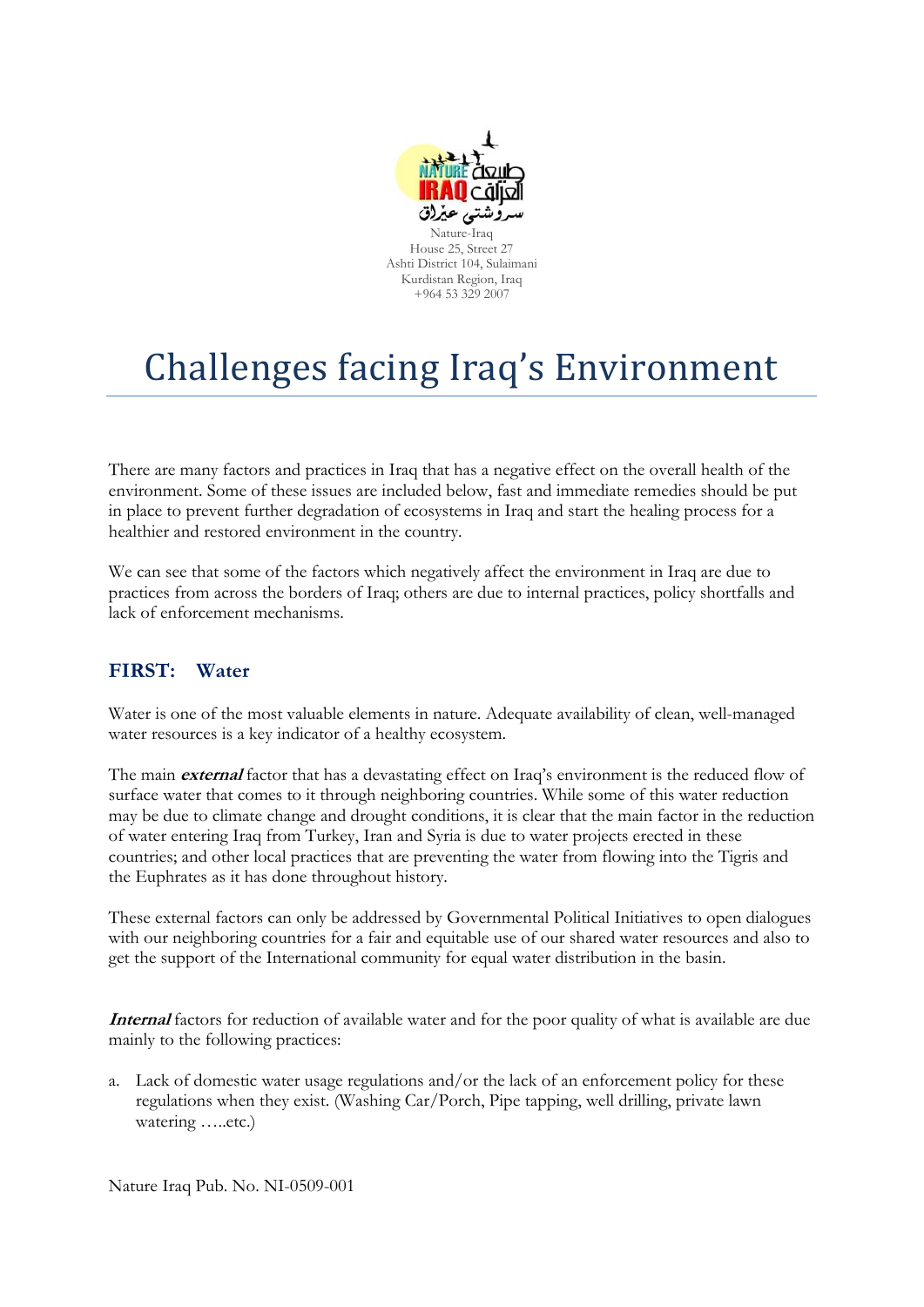- b. Municipality authorities lack of modern **Leak Detection** techniques for water mains and water networks.
- c. Lack of **awareness** within the public and the absence of effective educational and awareness campaigns to build the knowledge base of the public for responsible water usage.
- d. No adequate **Industrial waste management** system (practices, regulations, enforcement)
- e. Lack of adequate **sewage treatment plants**.
- f. Lack of a National **Water Quality Index**, to help set the guidelines for passing regulations regarding water-related practices affecting surface and groundwater.
- g. Lack of rules regulating in-stream gravel mining which can have adverse affects to water quality, biodiversity and aquifers.
- h. Inadequate Trash collection, Trash burning and the absence of Trash recycling.
- i. Inadequate **Rivers and Lakes cleaning**, and lack of projects to dredge the refuse deposited on the beds and banks.
- j. Unregulated recycling mechanism of cars and domestic power generators; oil, diesel and spare parts (Substances would leak to contaminate groundwater tables)
- k. The wide, unregulated use of **Poison and Pesticides** in fishing and farming.
- l. Regulating the use of water in the **Oil production** sectors with coordination with the waterrelated authorities.
- m. Using old techniques and practices in farming irrigation (Flooding rather than using drip irrigation or controlled sprinkler systems)
- n. Lack of assistance/demonstration/incentive programs that encourage and promote water conservation/protection practices

### **Second: Air Quality & Land**

Iraq is suffering from unhealthy air quality and impacts to land due to practices that both the government and the public are adopting such as:

- 1. The unregulated use of **Power Generators** due to the insufficient output of electricity generated by the government
- 2. Lack of **Car emission** regulations and modern car inspection techniques.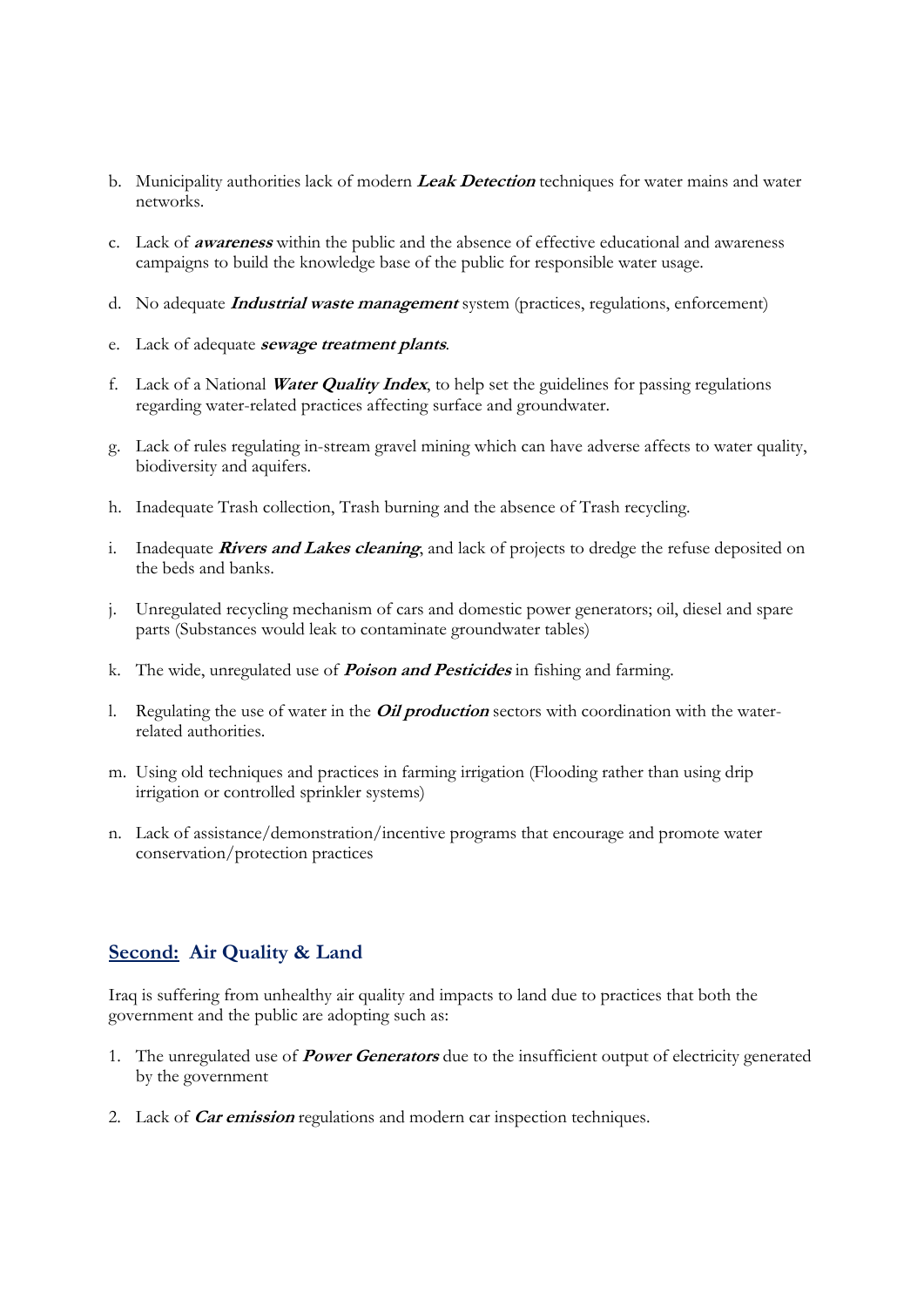- 3. **Trash burning** (due to inadequate trash collection) & **Tire burning** (in social and ethnic celebrations)
- 4. **Tree cutting/burning** (reducing photosynthesis which helps reducing the CO2 from the air)
- 5. Lack of **Green Belts** and **Parks** in and around urban areas.
- 6. Lack of standards and unregulated **construction practices** for buildings, roads and facilities as well as dumping of construction materials also poor quality construction materials and methods reduce efficiency and cause unnecessary emissions.

Minimal use of alternative, less-polluting energy sources **(Solar / Wind power)**

## **Third: Biodiversity**

A rich and healthy environment is clearly portrayed on the ground whenever we find a rich and diverse flora and fauna. In Iraq's case, both are suffering a great setback from the levels that existed even a few decades ago. This degradation of Iraq's biodiversity is due to a number of factors, some of which are easy to remedy simply by adopting strong and effective regulations, while others are very complicated and require long-term solutions with stakeholder involvement.

One of the major setbacks (probably the most devastating of all) is what happened to the **Marshes of Mesopotamia**, which were nearly destroyed by the criminal act by the deposed regime when it decided to dry-up the marshes for political and military conveniences Some of these devastating effects have actually been reversed immediately after the fall of the regime, when the **Marsh Arabs** broke some of the dykes that the old regime had built to drain the marshlands.. As a result of this action between 40-60% of the Marshes were re-flooded in 2003 and life started to return to the area.

**Nature Iraq** (www.natureiraq.org) has been active since 2004 in the Marsh areas, as well as Kurdistan, Northern Iraq and Central and Western Iraq, surveying areas to determine sites with the highest biodiversity and best water quality. Current needs include:

- 1. Development of a network of **National Parks** and **protected areas** throughout Iraq (e.g. there are efforts to establish a Mesopotamian Marshlands National Park in the Central Marsh and the Hawizeh Marsh has been established as a Ramsar wetland site of international importance. There are also smaller initiatives, cultural sites and some areas under tribal protection. These areas all need resources, laws, enforcement and development for their proper protection.
- 2. **Unregulated hunting** and killing/harvesting of threatened species has driven some species in Iraq to the brink of extinction or threatened their global populations. Education as well as legal and enforcement mechanisms are needed.
- 3. Trade in endangered species (such as birds of prey) has a long history in Iraq and Iraq needs to join in international conventions such as CITES to stop the illegal trade of these species. Training and education needs to focus on police and border officials as well as the general public
- 4. Many of Iraq's most important sites are threatened with rampant, **uncontrolled development** or face the threat of further degradation. Some areas it may be possible to restore and others